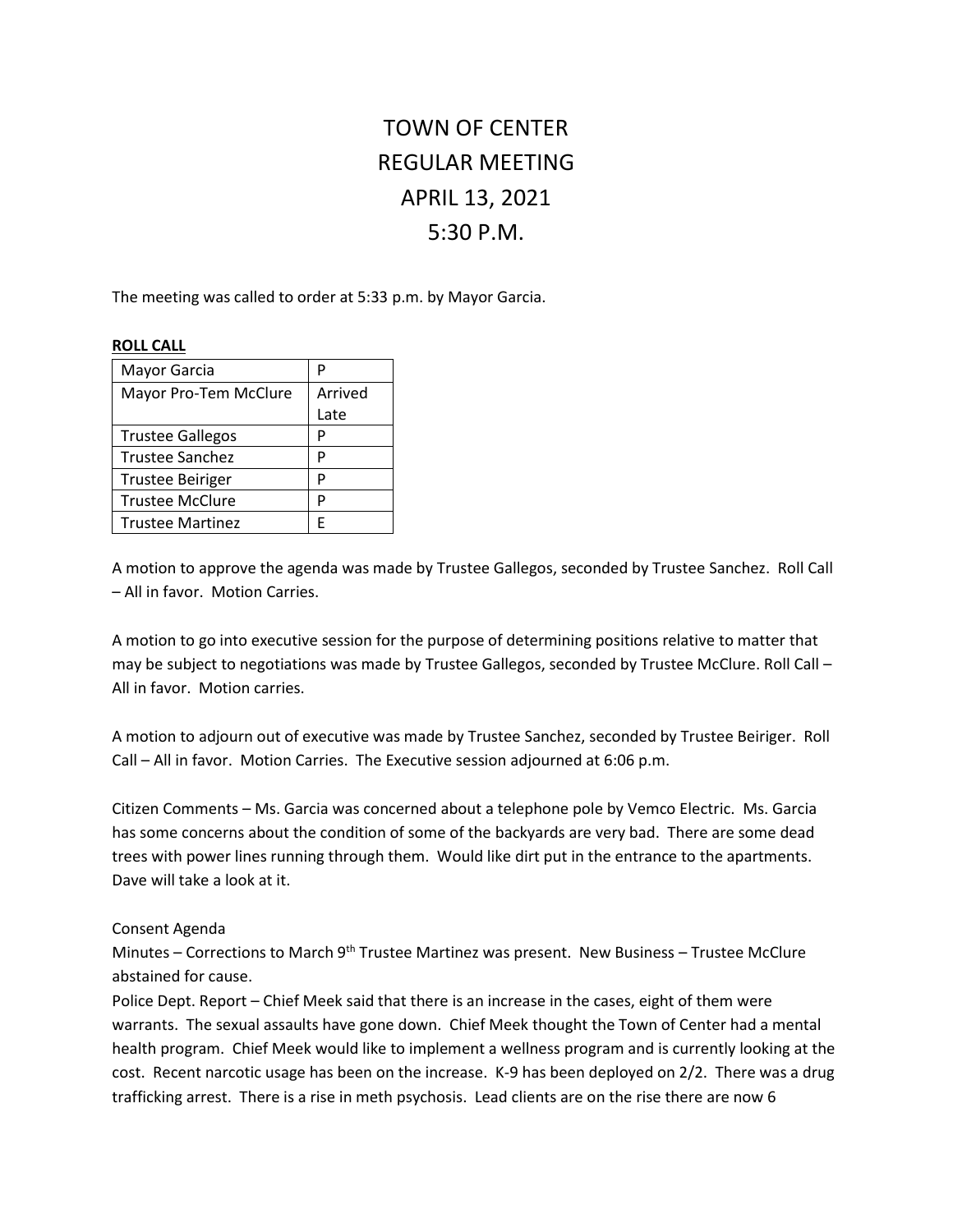individuals in the programs. Trustee Sanchez asked if they can do anything if someone is driving under the influence of drugs. Chief said they can go to jail. They are going to be monitoring the school bus zones. Trustee Sanchez asked about the officers running there lights during the morning hours for school. Officer Guaderrama will graduate in May. Trustee Sanchez asked about the trucks gunning there engines in Town. Chief responded that they are increasing and they will do more patrols on this issue. Court Report – There were no questions were asked.

### Public Works Report –

Utilities – The electricity for the charging station is almost complete. Dave will double check the figures the February sales seem to be off. Trustee McClure is concerned with the increase in the increase in the cost of gas.

Water – No Questions were asked

Streets and Parks – Mayor Pro-Tem McClure said that the swings look nice. The volleyball net needs to be replaced. Dave has the crew keeping a log of the dogs their picking up. Building Report – No questions were asked.

A motion to approve the consent agenda was made by Mayor Pro-Tem McClure, seconded by Trustee Beiriger. Roll Call – All in favor. Motion Carries.

There were a few questions on the payables. A motion to approve the payables was made by Trustee McClure, seconded by Trustee Sanchez. Roll Call – All in favor. Motion Carries.

# Managers' Report –

Sample Water Bills – Brian said that there is going to be a pause to the sample bills until all the issues are resolved. Trustee McClure said there are flagrant users. Trustee McClure would like to put some type of penalty to these users. There is one ticket issued that has a violator that used 9 straight days of open hose. The goal is to be up and running by June  $1<sup>st</sup>$ . DCI – Virtual Conference – Center Projects – Brian attached some information. The Conference will be April 30 and it will be virtual. Summer solstice is scheduled for June 18<sup>th</sup> and 19<sup>th</sup>. The meetings are held at 1:00 p.m. There is a Vista Volunteer hired also. He will begin work on July 7 th .

Planning Committee – Brian said that the Public Hearing went really well, and those in attendances would like to be on the committee. Brian would like it to be a planning commission. Mayor Pro-Tem would like a committee for six months and then formalize it at that time. The subject will be on the next agenda.

Bookkeeper – Rubin Brown suggested that the Town of Center hire a bookkeeper. Russ interviewed the potential candidate. Russ felt that she would be a good fit and that Donna can work with her and teach her the governmental aspect of the accounting. The Town will continue to pay Rubin Brown until the transition is complete.

Sponsorship \$150 – Brian asked the Board if they would consider the sponsoring of a team to enter the Monte Vista Golf Club. There are three other residents of the Town who will participate.